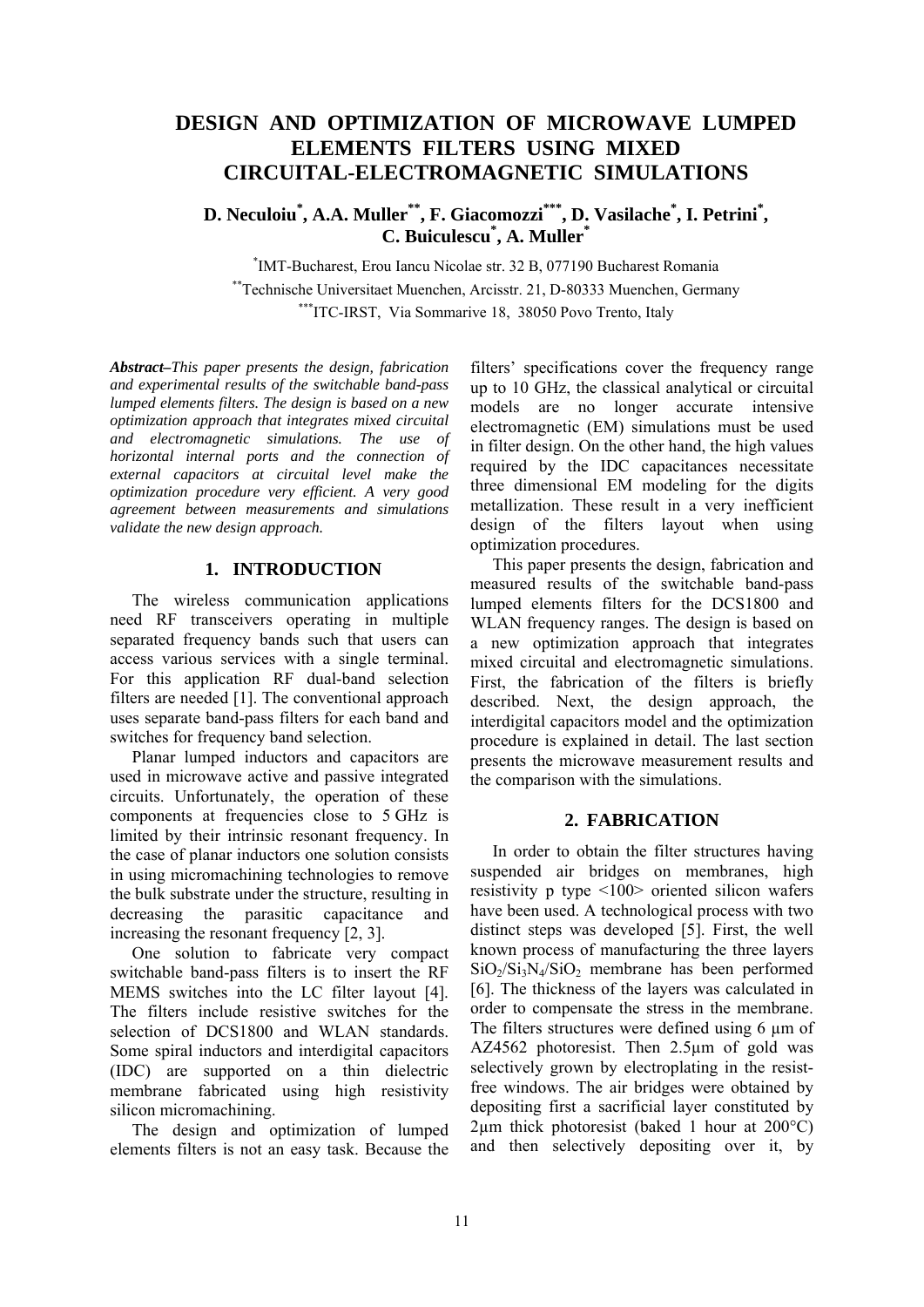electroplating, a second 2.5µm thick gold layer.

The second step of the process consisted in the tricky way to release the air-bridges (by surface micromachining) as well as the membranes (by bulk micromachining). The front side was first covered by 4.5 µm of a protective polymer (AR-PC 504), the backside silicon was removed by anisotropic etching and finally both the protective polymer and the sacrificial resist have been removed by oxygen plasma.

An optical photo of the fabricated membranesupported spiral inductor with membranesupported air-bridges is presented in Fig. 1. The strip width and the separation between two inductor's strips are 50 µm. Air-bridges are used to equalize the potentials of the ground metallization. Fig. 2 shows the optical photo two membrane-supported IDCs. The digit width is 40  $\mu$ m and the gap between two digits is 10  $\mu$ m. A detail of the IDC is presented in the SEM photo from Fig. 3.



**Fig. 1.** Optical photo of the membrane-supported spiral inductor.



**Fig. 2.** Optical photo of two membrane-supported interdigital capacitors.

## **3. FILTERS DESIGN**

#### **3.1. The Design Approach**

The topology of the tunable band-pass filter is similar with that presented in Fig. 4 [4]. In order to obtain a very compact layout the RF MEMS series resistive switches (used to change the LC components values) are inserted into the filter structures. The spiral inductors are chosen to be

the same for both DCS1800 and WLAN frequency bandwidths. The spiral inductors and part of the interdigital capacitors are supported on a thin dielectric membrane fabricated using high resistivity silicon micromachining.

The tunable band-pass filter structures are fabricated in coplanar waveguide (CPW) technology. The main steps of the design procedure are as follows [4, 5]:

**1.** Intensive electromagnetic (EM) simulations of different lumped components and database creation.

**2.** Filter prototype design using the Ansoft Designer SV software package. This software permits the design of low-pass, high-pass, bandpass and band-stop filters in an interactive and intuitive manner, using lumped and/or distributed components. The design consists of a trade between the filter frequency response shapes and the available component values from the database.

**3.** Filter layout generation and preliminary EM analyses with Zeland IE3D software package [7]. Because of the frequency dispersion of the lumped components parameters, the results differ from the prototype frequency response.

**4.** Layout optimization starting with the results from step 3 as the initial guess.



**Fig. 3.** SEM photo of the interdigital capacitor (detail).



**Fig. 4.** The topology of the tunable band-pass filter with RF MEMS resistive switches.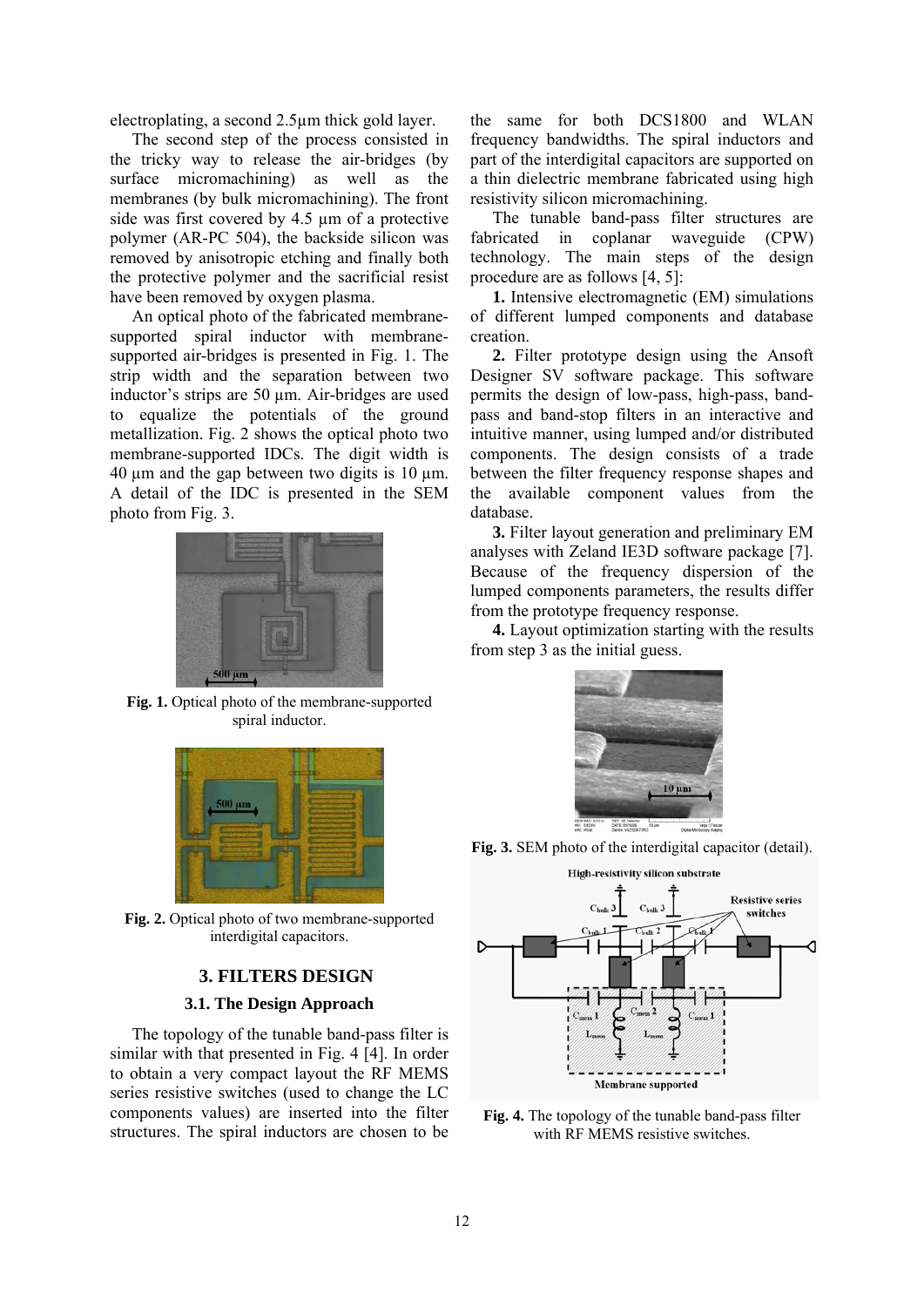The IE3D is a full-wave, method-of-moments based electromagnetic simulator solving the current distribution on 3D and multilayer structures of general shape. The IE3D software includes an optimisation engine that allows the definition of multiple objective functions. The optimised independent variables are the layout dimensions.

#### **3.2. The Interdigital Capacitor Model**

As it can be noticed in Fig.3, the 2.5 µm thickness of the gold layer is comparable with the 10 µm separation between two digits. In this case, the standard infinitely thin strip model of IE3D will cause very poor accuracy in the EM simulations. The IE3D features the "Thick Strip Model", a more sophisticated scheme that includes the current flowing on the 4 surfaces of the strip (see the inset in Fig.5). This model matches the physics very well, but increases a lot the simulation time and the computer memory requirement. Both are very important in an efficient design based on optimization procedures.

In order to solve this problem, a new mixed circuital-electromagnetic optimization approach was developed. For every IDC of the filter a horizontal internal port was added, as shown in Fig.5. The EM simulation are performed using "Thick Strip Model" and the results are saved into \*.sNp Touchstone type data files. At circuital level, an external capacitor ∆C is added for every IDC, as shown in Fig.6. The external capacitor is placed in parallel and its capacitance is added to the IDT capacitance obtained by means of EM simulations.



**Fig. 5.** The interdigital capacitor "Thick Strip" EM model and the horizontal internal port position.

#### **3.3. Optimization Procedure**

Using the IDT modeling approach described in the previous section, the filter design and optimization is shifted from the electromagnetic simulation level to circuit simulation level. As a result the optimization speed is increased with several orders of magnitude without losing analyses accuracy.

The optimization started from step 4 of the design described in section 3.1. The new independent variables vector is defined as:

 $\mathbf{X} = \left\{\Delta C_{mem1}; \Delta C_{mem2}; \Delta C_{bulk1}; \Delta C_{bulk2}; \Delta C_{bulk3} \right\}$  (1) where  $\Delta C_{\text{memk}}$  and  $\Delta C_{\text{bulkk}}$  represent the amount of capacitance that is added (or subtracted) to the values obtained using EM simulations (see also Fig.4).



**Fig. 6.** Detail of the equivalent circuit with external capacitor added to the EM model.

The objective (error) function *F* of the optimization process is defined in (2). First, the optimization was performed for the WLAN frequency range using the first two variables defined in (1). The EM simulations were performed with the RF MEMS switched in the UP state. After, the last three variables from (1) were used to fulfill the DCS1800 filter specifications. The EM simulations of the filter layout were performed with the RF MEMS switched in the DOWN state. Finally, all 5 variables were changed and the filter performances were fine tuned to the full frequency range desired response.

$$
F(\mathbf{X}) = \sum_{freq} [S(\mathbf{X}, freq) - Dfreq)]^2
$$
 (2)

where: *freq* is the frequency range, *S* represents the simulated filter response (S parameters) and *D* is the desired filter response.

Very important for an efficient design is to update the length of the IDC digits after every successful optimization. The IDC sensitivities were estimated using EM simulations and the obtained values are presented in Table 1.

**Table 1.** Interdigital capacitor sensitivities

| Capacitor               | No. of digit | <b>Sensitivity</b>        |
|-------------------------|--------------|---------------------------|
|                         | pairs        | $[{\rm fF}/{\mu}{\rm m}]$ |
| $C_{\underline{mem,1}}$ |              | 0.33                      |
| $C_{\mathit{mem},2}$    |              | 0.14                      |
| $C_{\text{bulk},1}$     |              | 0.83                      |
| $C_{bulk,2}$            |              | 0.347                     |
| $C_{bulk,3}$            | 12.          | 0.034                     |